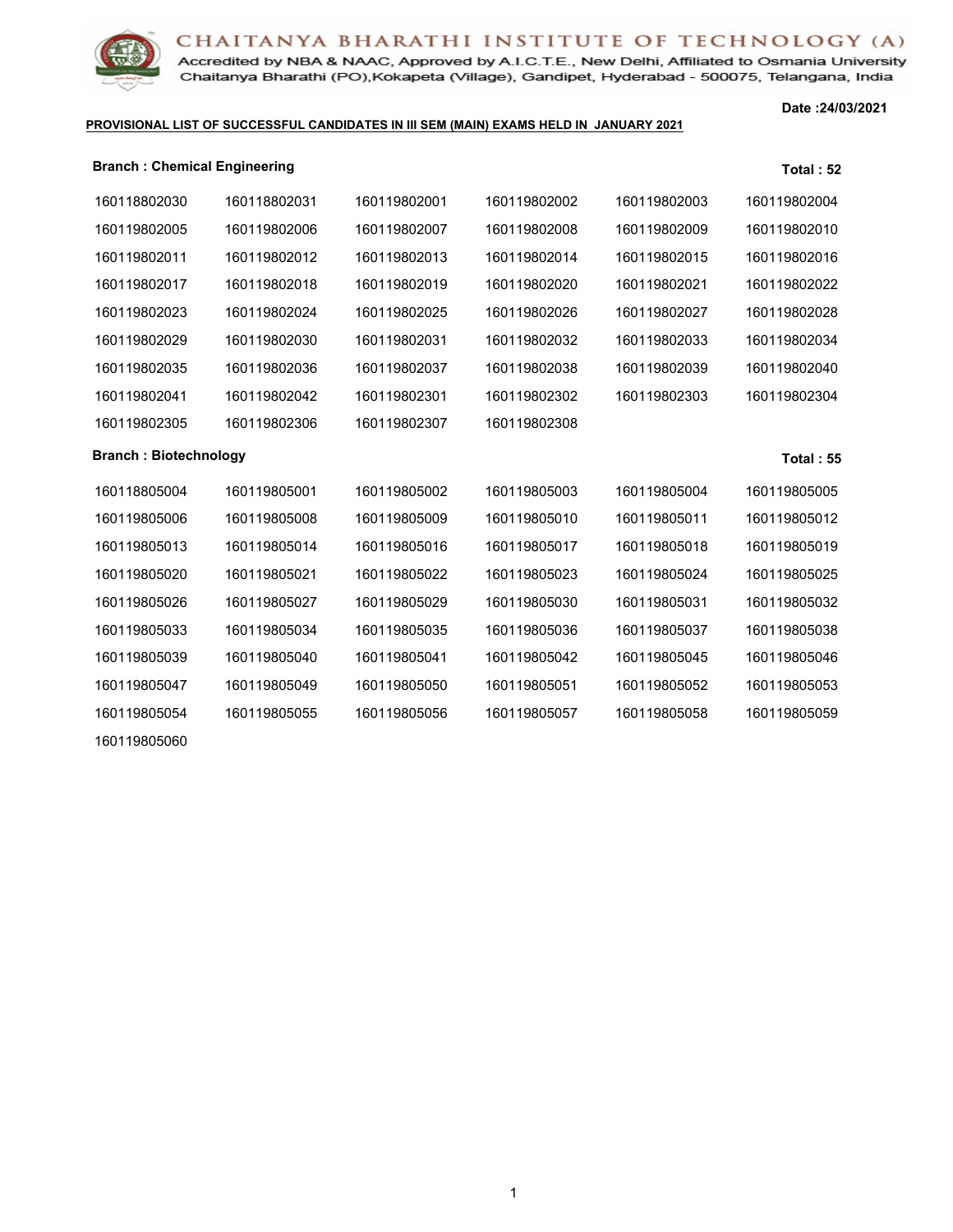

#### **B.Tech (Chem) III SEM (Main) Examination held in January 2021**

**The Candidates with the following roll numbers have failed in the subjects mentioned against their roll numbers.**

|     |              | M-III          | <b>TSCO</b> | CET-I          | <b>NMCE</b>    | <b>MEBC</b>    | <b>NMCE Lab</b> | <b>TSCO Lab</b> |  |  |  |  |  |
|-----|--------------|----------------|-------------|----------------|----------------|----------------|-----------------|-----------------|--|--|--|--|--|
| Sno | Roll.No.     | <b>18MTC05</b> | 18CHC01     | <b>18CHC02</b> | <b>18CHC03</b> | <b>18CHC04</b> | <b>18CHC05</b>  | <b>18CHC06</b>  |  |  |  |  |  |
|     | 160116802054 | ≡∽il<br>all    | Fai         |                | -all           | ⊢aıl           |                 | Fail            |  |  |  |  |  |

 $\sim$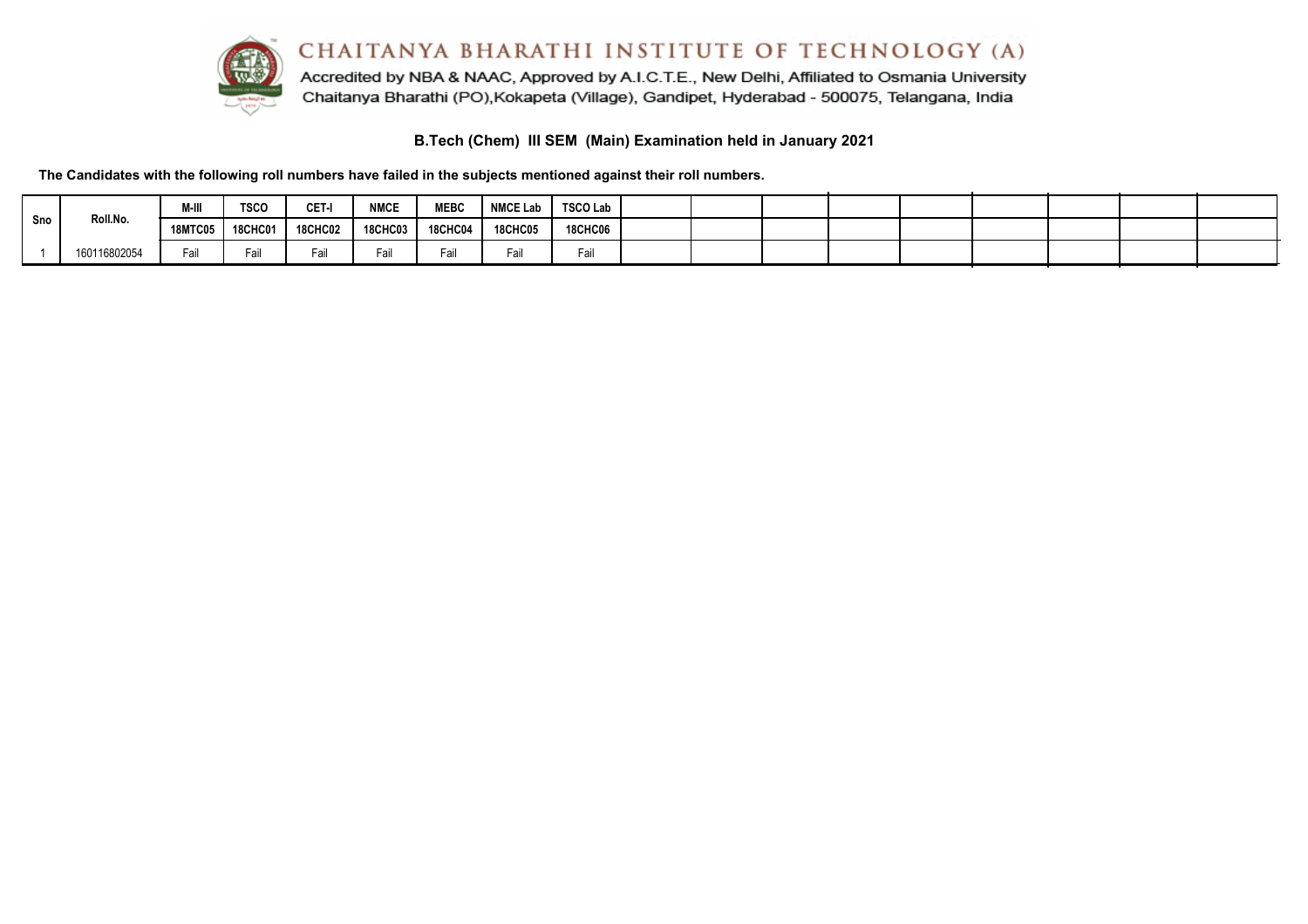

Accredited by NBA & NAAC, Approved by A.I.C.T.E., New Delhi, Affiliated to Osmania University Chaitanya Bharathi (PO), Kokapeta (Village), Gandipet, Hyderabad - 500075, Telangana, India

**B.Tech (Biotech) III SEM (Main) Examination held in January 2021**

**The Candidates with the following roll numbers have failed in the subjects mentioned against their roll numbers.**

|                 |              | EM-III         | <b>CMB</b>     | <b>Bio-Che</b> | <b>MIB</b>     | <b>PPRE</b>    | Genetics       | <b>ICFP</b> | <b>ITK</b>     | Bio-Che Lab I  | Mic-Bio Lab |  |  |  |
|-----------------|--------------|----------------|----------------|----------------|----------------|----------------|----------------|-------------|----------------|----------------|-------------|--|--|--|
| Roll.No.<br>Sno |              | <b>18MTC06</b> | <b>18BTC03</b> | <b>18BTC04</b> | <b>18BTC05</b> | <b>18BTC06</b> | <b>18BTC07</b> | 18EGM01     | <b>18EEM01</b> | <b>18BTC08</b> | 18BTC09 L   |  |  |  |
|                 | 160119805043 | ail            |                | Fail           | Fail           | Fail           | Fail           | Fai         | Fai            | all            | Fail        |  |  |  |

 $\sim$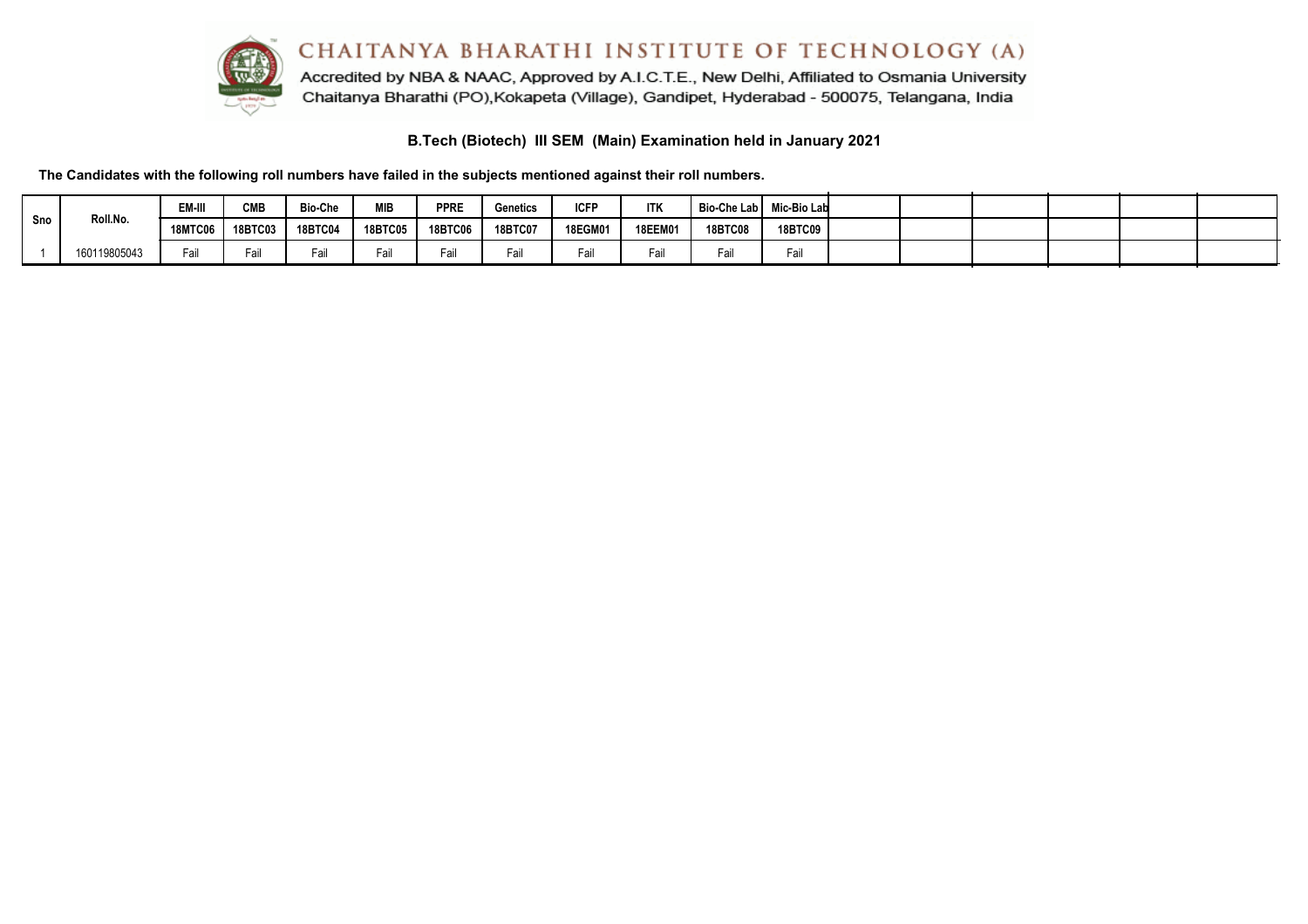

Accredited by NBA & NAAC, Approved by A.I.C.T.E., New Delhi, Affiliated to Osmania University Chaitanya Bharathi (PO), Kokapeta (Village), Gandipet, Hyderabad - 500075, Telangana, India

## **RESULTS**

Page 1 of 5

**Branch: Biotechnology Course/Sem: B.Tech III SEM(Suppl) Examinations (R16) Held in: January 2021** 

|                |             |             | <b>BioChy</b> | CВ      | <b>Genetics</b> | <b>MB</b>      | <b>PPRE</b> |
|----------------|-------------|-------------|---------------|---------|-----------------|----------------|-------------|
|                |             |             | 16BTC06       | 16BTC07 | <b>16BTC09</b>  | <b>16BTC08</b> | 16BTC05     |
| <b>Roll No</b> | <b>SGPA</b> | <b>CGPA</b> | Grade         | Grade   | Grade           | Grade          | Grade       |
| 160117805013   | 4.78        |             |               |         |                 |                | B           |
| 160117805020   | 5.40        |             |               | A       | $B+$            | A              | B           |
| 160117805042   | 5.18        |             | C             |         |                 |                |             |
| 160117805045   | 4.92        | 4.98        | C+            |         |                 |                |             |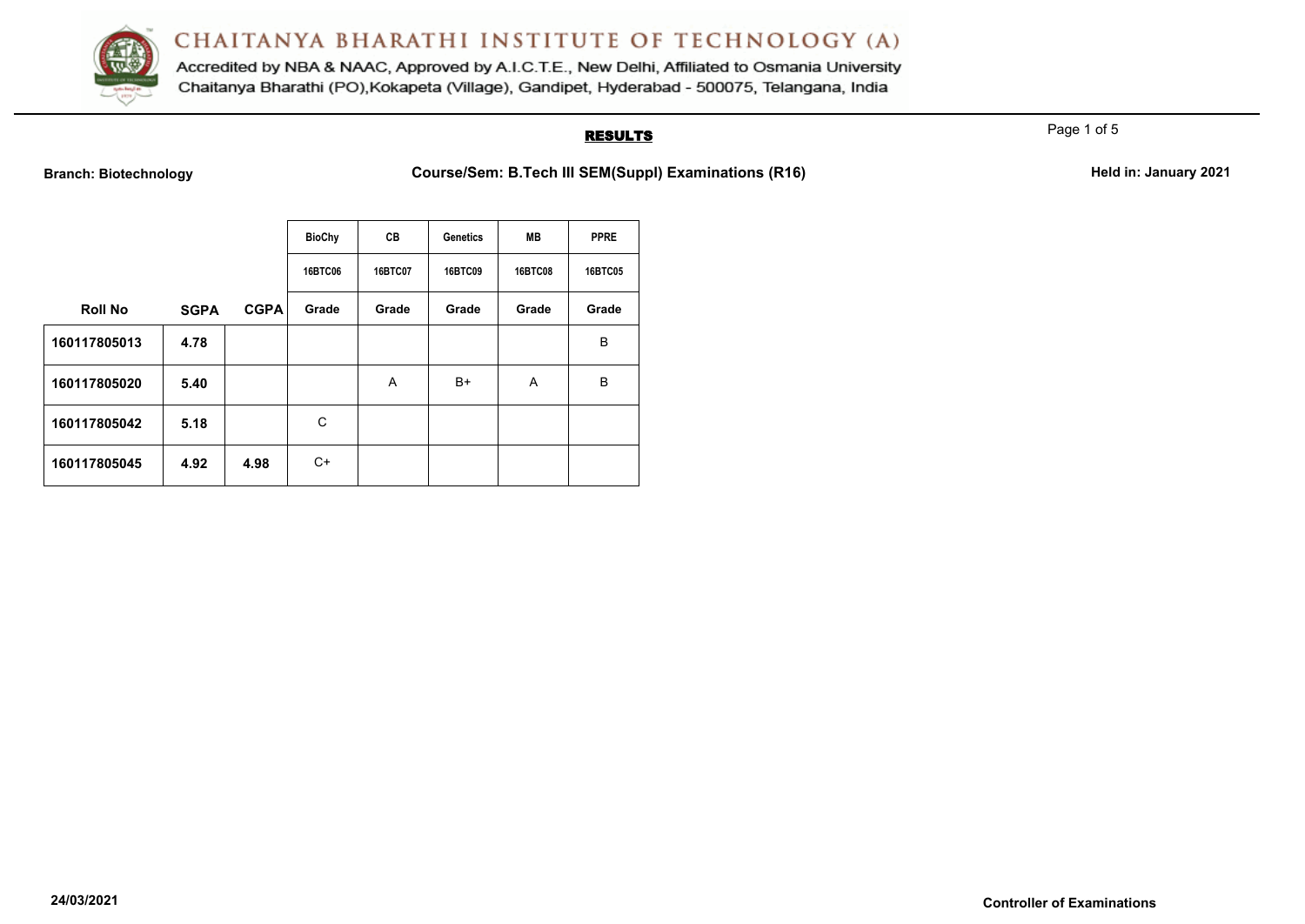

Accredited by NBA & NAAC, Approved by A.I.C.T.E., New Delhi, Affiliated to Osmania University Chaitanya Bharathi (PO), Kokapeta (Village), Gandipet, Hyderabad - 500075, Telangana, India

## **RESULTS**

Page 2 of 5

**Branch: Chemical Engineering <b>Course/Sem: B.Tech III SEM(Suppl) Examinations (R16)** Held in: January 2021

|                |             |             | <b>BMEE Lab</b> | <b>CT</b>      | <b>EEA</b>     | EM-III         | <b>FM</b>      | <b>MEB</b>     | PC             |
|----------------|-------------|-------------|-----------------|----------------|----------------|----------------|----------------|----------------|----------------|
|                |             |             | 16MEC13/        | <b>16CHC01</b> | <b>16MBC01</b> | <b>16MTC05</b> | <b>16CHC02</b> | <b>16CHC03</b> | <b>16CYC07</b> |
| <b>Roll No</b> | <b>SGPA</b> | <b>CGPA</b> | Grade           | Grade          | Grade          | Grade          | Grade          | Grade          | Grade          |
| 160116802009   |             |             |                 |                | F(Ab)          | F(Ab)          |                | F(Ab)          |                |
| 160116802019   |             |             | F(Ab)           | F(Ab)          | $C+$           | A              | F(Ab)          | B+             | A              |
| 160116802028   |             |             |                 |                |                | $B+$           |                | F(Ab)          |                |
| 160116802040   | 5.44        | 5.39        |                 |                | A              |                |                |                |                |
| 160116802041   | 5.03        |             |                 | $\mathsf{C}$   |                | B+             | $\mathsf C$    |                |                |
| 160116802306   |             |             |                 |                |                |                |                | F(Ab)          |                |
| 160116802310   |             |             |                 |                |                |                | F(Ab)          | F(Ab)          |                |
| 160116802311   | 4.84        | 4.84        |                 |                | $C+$           |                | $\mathsf C$    |                |                |
| 160117802033   | 5.17        |             |                 |                |                |                |                | B              |                |
| 160117802036   | 5.38        |             |                 |                | A              |                | B              |                |                |
| 160117802043   | 5.38        | 5.39        |                 |                |                |                |                | B              |                |
| 160117802045   | 5.27        | 5.08        |                 |                |                |                | $C+$           | B+             | $A+$           |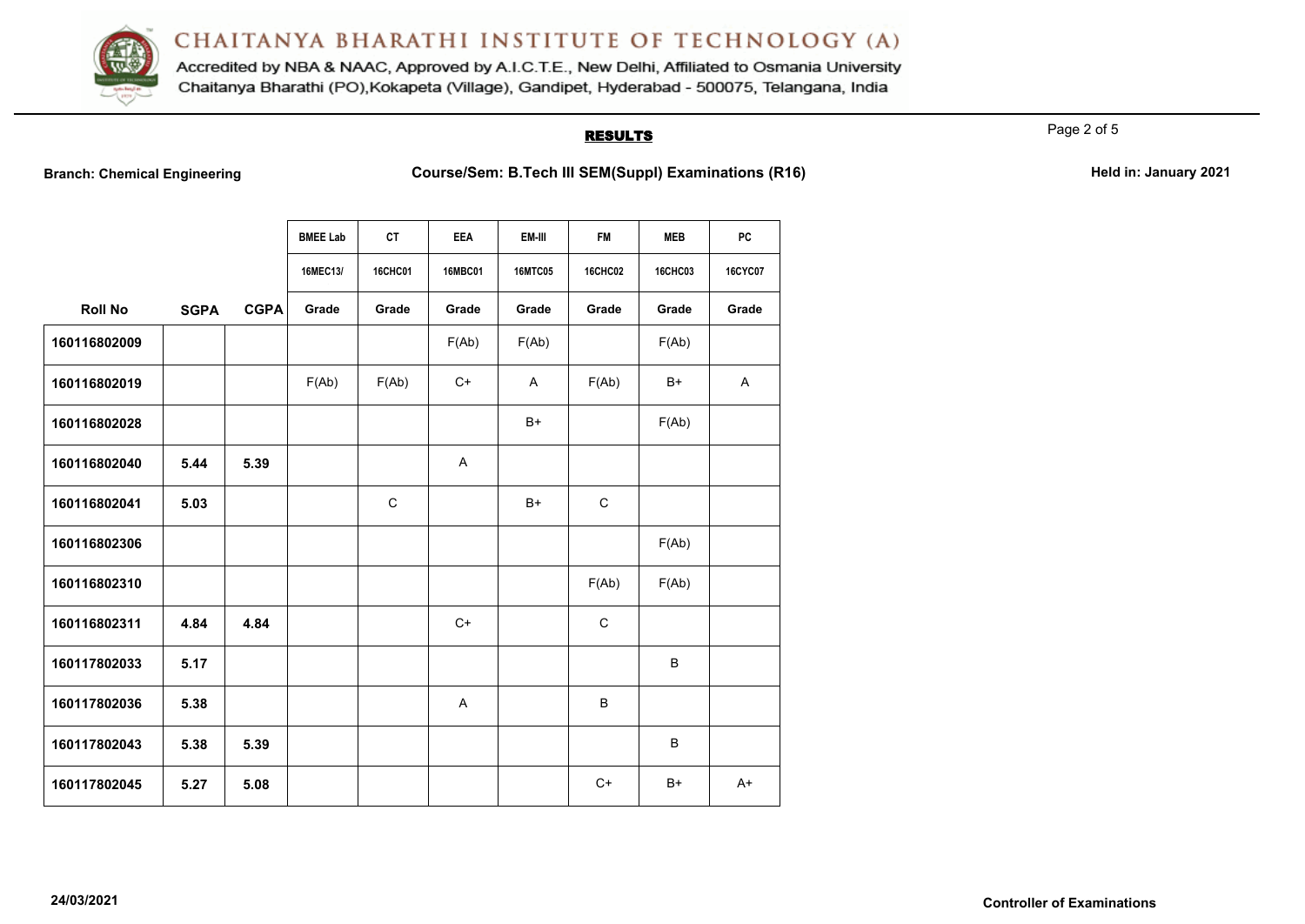

Accredited by NBA & NAAC, Approved by A.I.C.T.E., New Delhi, Affiliated to Osmania University Chaitanya Bharathi (PO), Kokapeta (Village), Gandipet, Hyderabad - 500075, Telangana, India

#### **RESULTS**

Page 3 of 5

**Branch: Chemical Engineering <b>Course/Sem: B.Tech III SEM(Suppl) Examinations (R16)** Held in: January 2021

|              |      | <b>BMEE Lab</b> | <b>CT</b>      | <b>EEA</b>     | EM-III         | <b>FM</b>      | <b>MEB</b>     | PC             |
|--------------|------|-----------------|----------------|----------------|----------------|----------------|----------------|----------------|
|              |      | 16MEC13/        | <b>16CHC01</b> | <b>16MBC01</b> | <b>16MTC05</b> | <b>16CHC02</b> | <b>16CHC03</b> | <b>16CYC07</b> |
|              |      | Grade           | Grade          | Grade          | Grade          | Grade          | Grade          | Grade          |
| 160117802048 | 5.11 |                 |                |                |                | $C+$           |                |                |
| 160117802303 | 5.58 |                 |                | B+             | A              | $C+$           | $C+$           | $A+$           |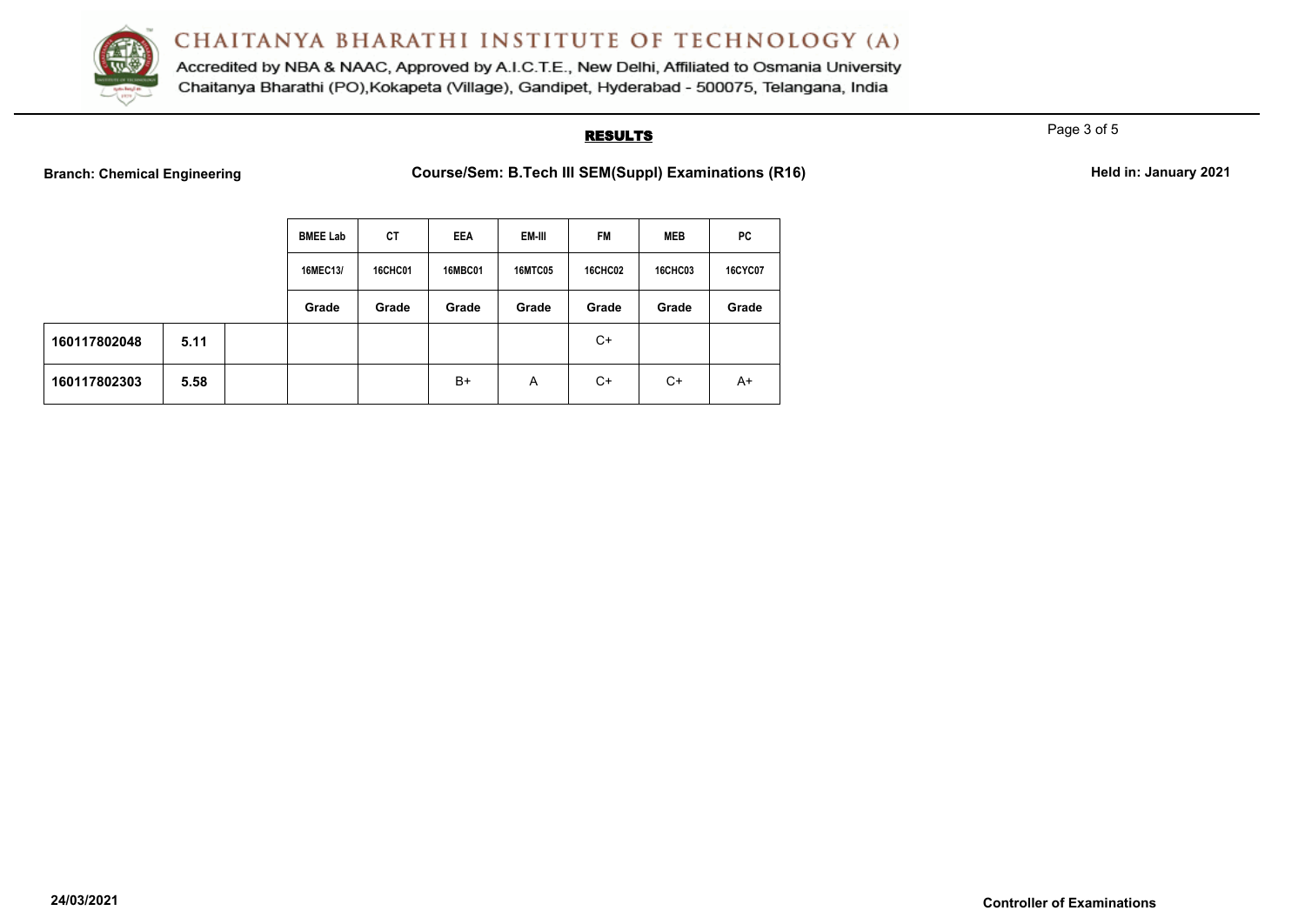

Accredited by NBA & NAAC, Approved by A.I.C.T.E., New Delhi, Affiliated to Osmania University Chaitanya Bharathi (PO), Kokapeta (Village), Gandipet, Hyderabad - 500075, Telangana, India

### **RESULTS**

Page 4 of 5

**Branch: Biotechnology Course/Sem: B.Tech III SEM(Suppl) Examinations (R18) Held in: January 2021** 

|                |             |             | <b>Bio-Che</b> | <b>CMB</b> | EM-III         | Genetics       | <b>ICFP</b>    | ITK     | <b>PPRE</b>    |
|----------------|-------------|-------------|----------------|------------|----------------|----------------|----------------|---------|----------------|
|                |             |             | <b>18BTC04</b> | 18BTC03    | <b>18MTC06</b> | <b>18BTC07</b> | <b>18EGM01</b> | 18EEM01 | <b>18BTC06</b> |
| <b>Roll No</b> | <b>SGPA</b> | <b>CGPA</b> | Grade          | Grade      | Grade          | Grade          | Grade          | Grade   | Grade          |
| 160116805025   |             |             | F              | B          | F              | $B+$           | B              | Α       | $C+$           |
| 160117805008   | 5.29        |             | B+             |            |                |                |                |         |                |
| 160117805031   | 5.35        | 5.55        |                |            |                |                |                |         | A              |
| 160118805030   | 5.61        | 5.51        |                |            |                |                |                |         | B              |
| 160118805033   | 5.01        |             | $C+$           |            |                |                |                |         | $C+$           |
| 160118805038   | 4.95        |             | Α              |            |                |                |                |         | C              |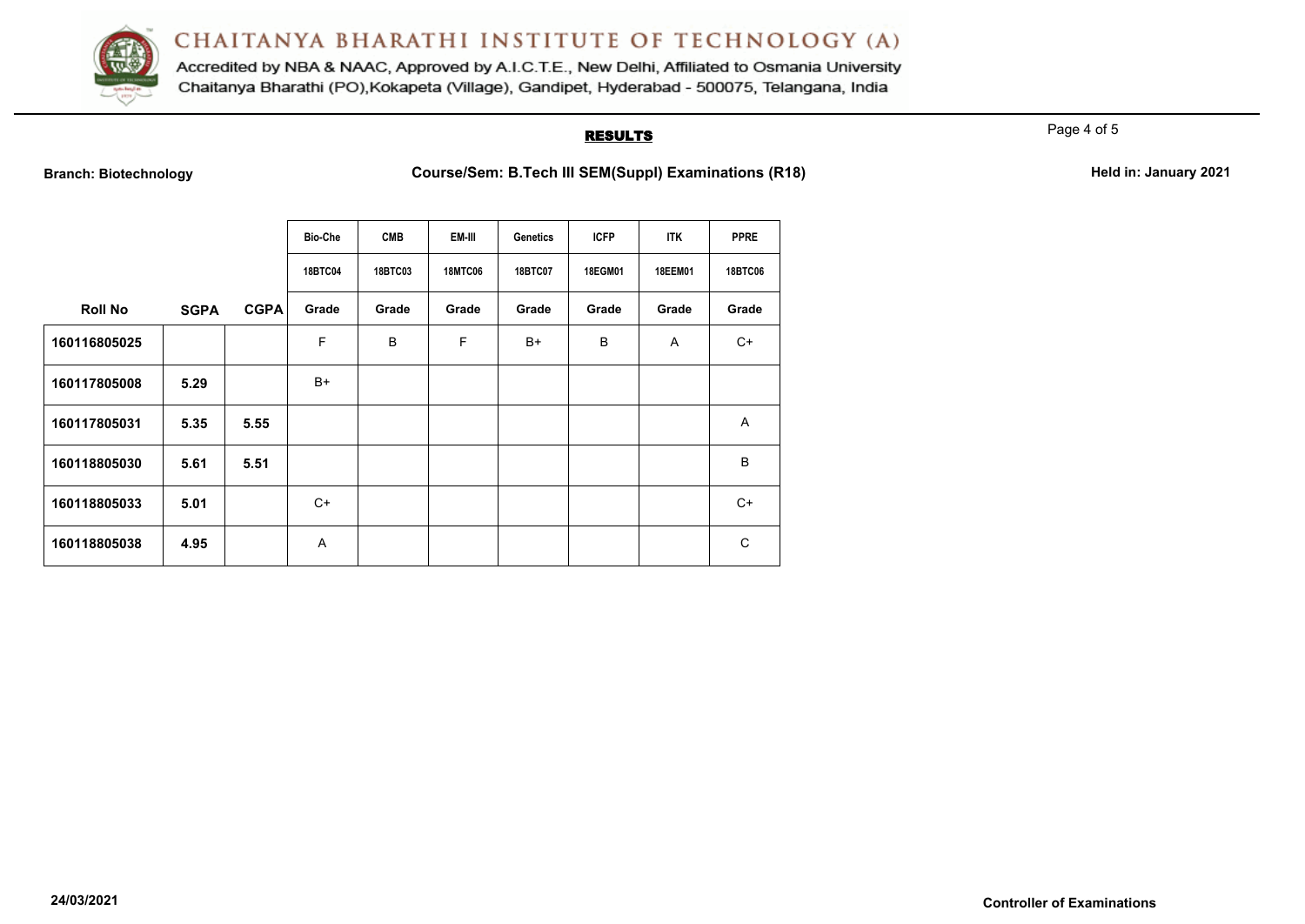

Accredited by NBA & NAAC, Approved by A.I.C.T.E., New Delhi, Affiliated to Osmania University Chaitanya Bharathi (PO), Kokapeta (Village), Gandipet, Hyderabad - 500075, Telangana, India

#### **RESULTS**

Page 5 of 5

**Branch: Chemical Engineering <b>Course/Sem: B.Tech III SEM(Suppl) Examinations (R18) Held in: January 2021** 

|                |             |             | <b>CET-I</b><br><b>18CHC02</b> | <b>ICFP</b><br>18EGM01 | <b>MEBC</b><br><b>18CHC04</b> | M-III<br><b>18MTC05</b> | <b>NMCE</b><br><b>18CHC03</b> | <b>TSCO</b><br><b>18CHC01</b> |
|----------------|-------------|-------------|--------------------------------|------------------------|-------------------------------|-------------------------|-------------------------------|-------------------------------|
| <b>Roll No</b> | <b>SGPA</b> | <b>CGPA</b> | Grade                          | Grade                  | Grade                         | Grade                   | Grade                         | Grade                         |
| 160116802048   | 6.75        |             | B                              | $C+$                   | $B+$                          | O                       | A                             |                               |
| 160118802029   | 4.90        |             |                                |                        | $B+$                          |                         |                               |                               |
| 160118802032   | 5.39        |             |                                |                        | $B+$                          |                         |                               |                               |
| 160118802033   | 6.46        |             | B                              |                        | $B+$                          | $A++$                   | A+                            | A                             |
| 160118802038   | 5.98        |             | $B+$                           | A                      | $B+$                          |                         | A                             | A                             |
| 160118802046   | 5.49        |             | B                              | A+                     | $B+$                          |                         |                               | A                             |
| 160118802303   | 5.63        |             | $B+$                           |                        | A                             | D                       | A                             |                               |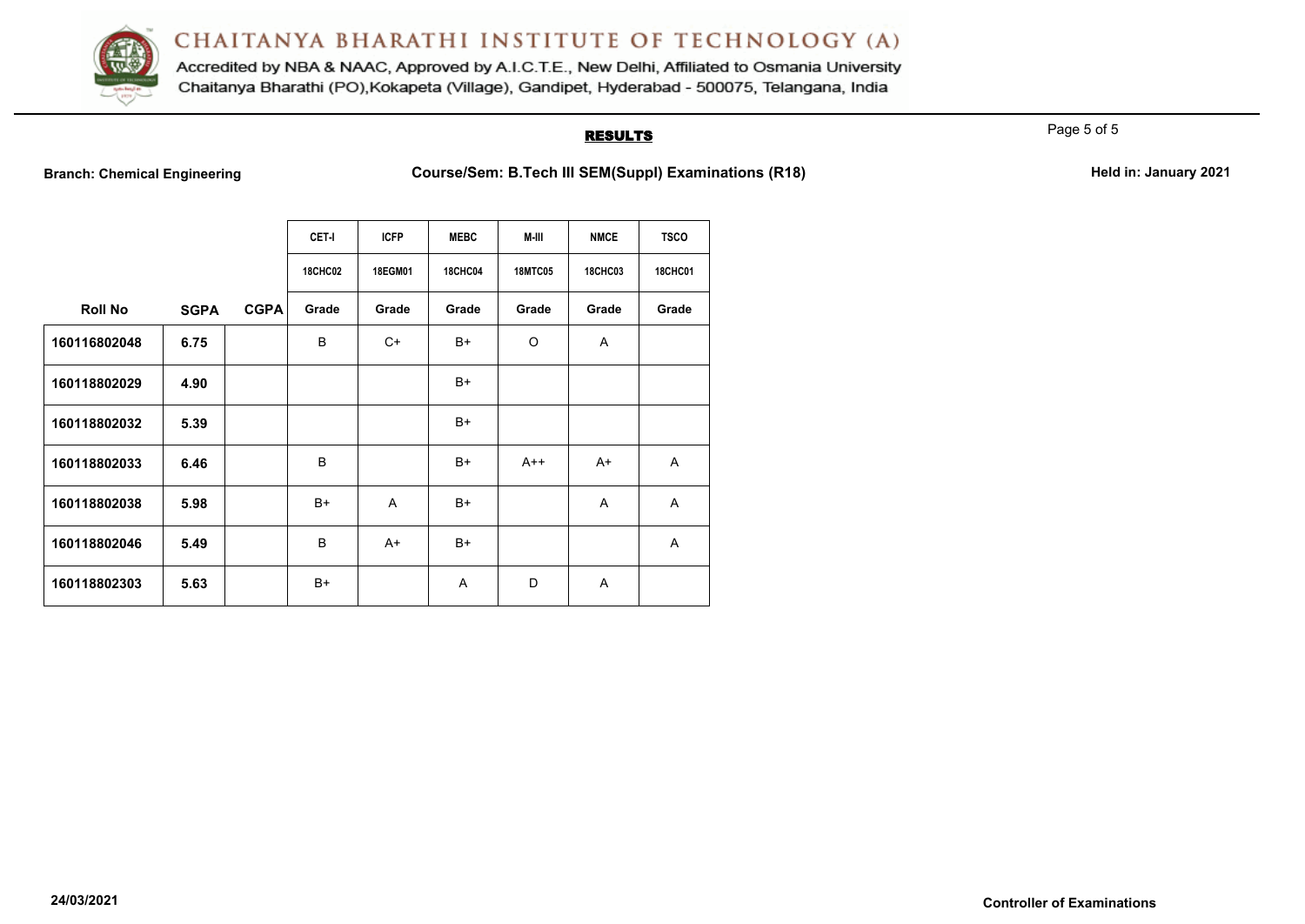

Accredited by NBA & NAAC, Approved by A.I.C.T.E., New Delhi, Affiliated to Osmania University Chaitanya Bharathi (PO), Kokapeta (Village), Gandipet, Hyderabad - 500075, Telangana, India

## **RESULTS**

Page 1 of 2

Branch: Biotechnology **Course/Sem: B.Tech II/IV I Sem(Suppl) Examinations (R13)** Held in: January 2021

|                |             |             | BC           | <b>CfB</b> | <b>PEP</b>   |
|----------------|-------------|-------------|--------------|------------|--------------|
|                |             |             | <b>BT212</b> | MT213      | <b>BT211</b> |
| <b>Roll No</b> | <b>SGPA</b> | <b>CGPA</b> | Grade        | Grade      | Grade        |
| 160114805028   | 5.79        |             |              | C          | Е            |
| 160115805052   | 6.21        |             | D            |            | D            |